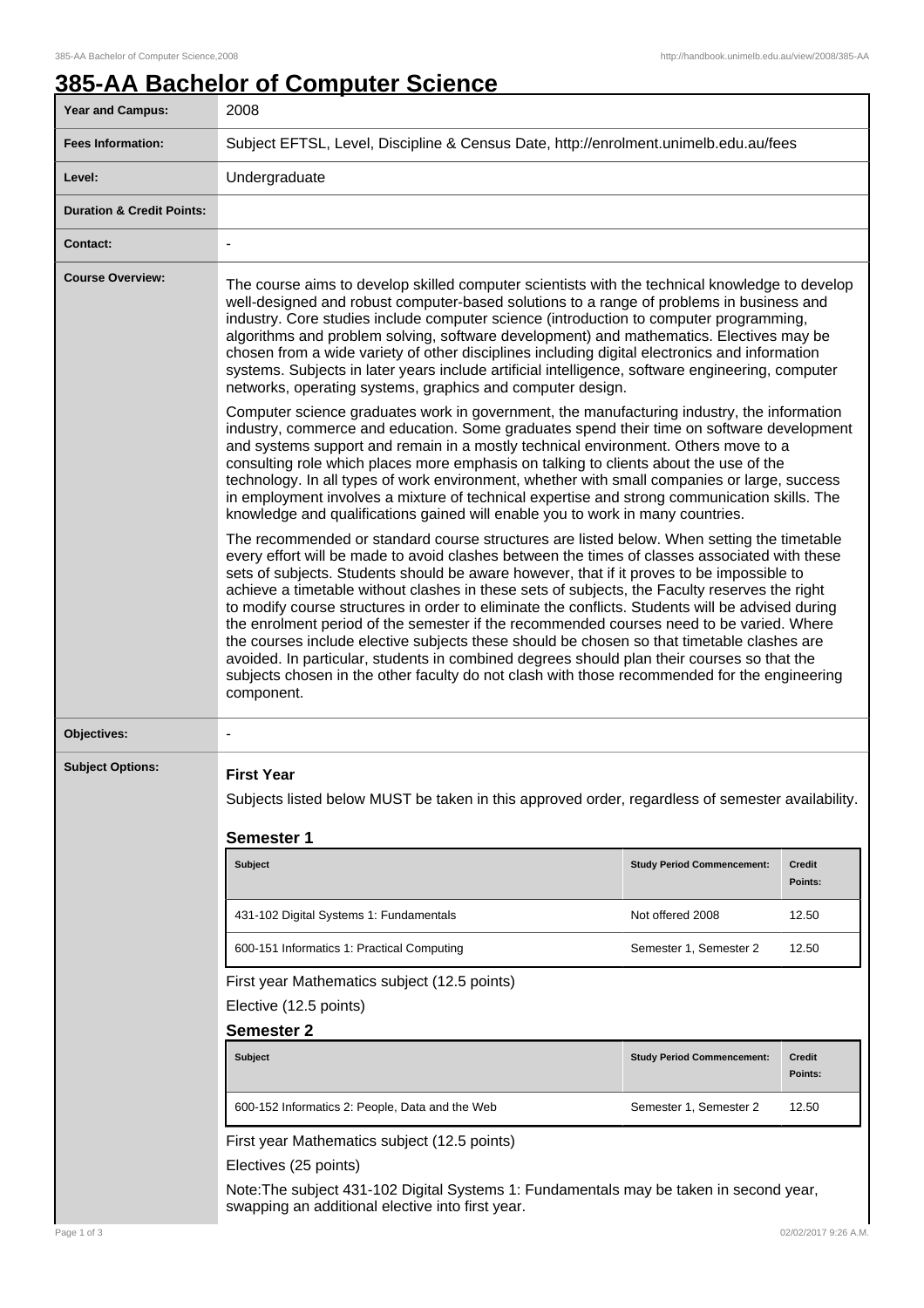\* BCS students who wish to retain the option of transferring to the BE(Software) at the end of their first year of study should seek course advice regarding the first year mathematics subjects. For further information, see the Department of Mathematics and Statistics section of the Undergraduate Studies Handbook.

Note that in 2005 the Department of Computer Science and Software Engineering introduced restrictions to the computing subjects offered by other departments which can be taken as electives in the BCS, BE(Software), BE(Eng Mgt) Software and BE(Biomedical)Bioinformatics programs. Students are advised to visit http://www.csse.unimelb.edu.au/courseadvice/ugrad/ planning/electives/computing/ when choosing their subjects.

## **Second Year**

Subjects listed below **MUST** be taken in this approved order, regardless of semester availability.

## **Semester 1**

| <b>Subject</b>                                  | <b>Study Period Commencement:</b> | <b>Credit</b><br>Points: |
|-------------------------------------------------|-----------------------------------|--------------------------|
| 433-252 Software Engineering Principles & Tools | Semester 1                        | 12.50                    |
| 433-253 Algorithms and Data Structures          | Semester 1                        | 12.50                    |

Elective(s) (25 points in total) **Semester 2**

| <b>Subject</b>                | <b>Study Period Commencement:</b> | <b>Credit</b><br>Points: |
|-------------------------------|-----------------------------------|--------------------------|
| 433-254 Software Design       | Not offered 2008                  | 12.50                    |
| 433-255 Logic and Computation | Not offered 2008                  | 12.50                    |

Elective(s) (25 points in total)

Students considering extending their study by enrolling in the BCS (Honours) degree should note that study of mathematics or statistics at the second year level is strongly recommended.

Note that in 2005 the Department of Computer Science and Software Engineering introduced restrictions to the computing subjects offered by other departments which can be taken as electives in the BCS, BE(Software), BE(Eng Mgt) Software and BE(Biomedical)Bioinformatics programs. Students are advised to visit http://www.csse.unimelb.edu.au/courseadvice/ugrad/ planning/electives/computing/ when choosing their subjects.

## **Third Year**

Subjects listed below **MUST** be taken in this approved order, regardless of semester availability.

| <b>Semester 1</b>                                                               |                                   |                          |
|---------------------------------------------------------------------------------|-----------------------------------|--------------------------|
| <b>Subject</b>                                                                  | <b>Study Period Commencement:</b> | <b>Credit</b><br>Points: |
| 433-341 Software Engineering Process & Practice                                 | Semester 1                        | 12.50                    |
| 300-level computer science subjects (37.5 points in total)<br><b>Semester 2</b> |                                   |                          |
| <b>Subject</b>                                                                  | <b>Study Period Commencement:</b> | <b>Credit</b><br>Points: |
| 433-343 Professional Issues in Computing                                        | Semester 2                        | 12.50                    |
| 300-level computer science subjects (25 points in total)                        |                                   |                          |

The 62.5 points listed as computer science subjects may be any 300-level subjects taught by the Department except for 433-340 Software Engineering Project.

Students in the BCS are required to complete at least 12.5 points of non-technical studies from outside the Department of Computer Science and Software Engineering. To satisfy nontechnical study requirements, students may take suitable subjects from any department in the University prepared to accept their enrolment, subject to prerequisite and timetabling